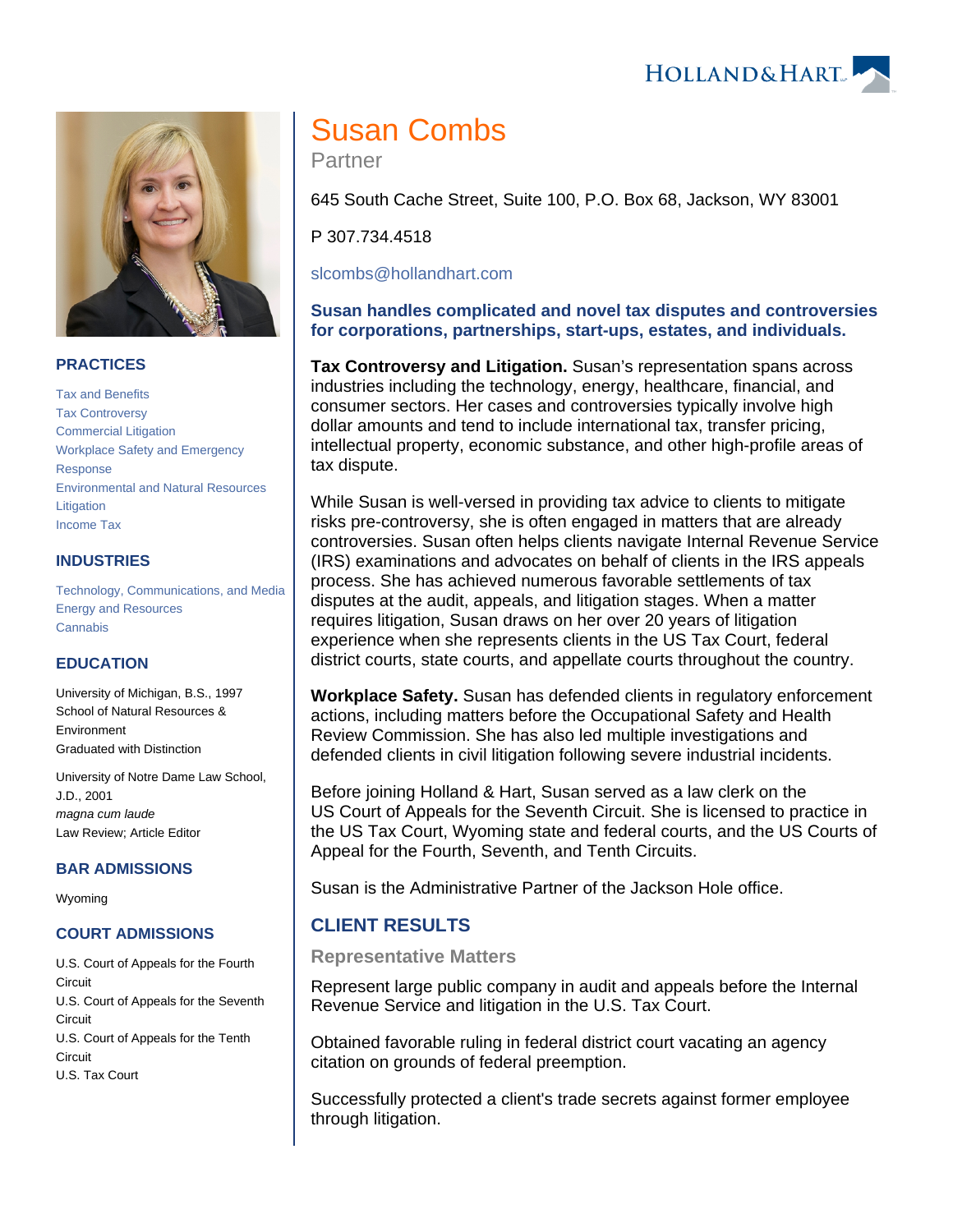**HOLLAND&HART** 

Won favorable trial verdict for real estate company against professional negligence claims.

Won summary judgment on behalf of company against personal injury claims.

## **PUBLICATIONS**

"[Tax Court Denies Coca-Cola's Request for Reconsideration in Pivotal](https://www.hollandhart.com/41625)  [Transfer Pricing Case](https://www.hollandhart.com/41625)," Holland & Hart News Update, Co-Author, 12/01/2021

"Toxic Torts," Environmental Regulation, excerpted from the Second Edition of the American Law of Mining, Chapter 178, 2018

## **SPEAKING ENGAGEMENTS**

"Important Developments in Tax Controversy Procedure and Practice," 2022 Holland & Hart Wyoming Tax Conference, 05/19/2022

"How to Hash it Out with the IRS," Cannabis Higher Learning: Your Legal Roadmap, 04/19/2022

"Important Developments in Tax Administrative Practice," Moderator, ABA Virtual 2022 Midyear Tax Meeting, 02/02/2022

"Tax Controversy Update," 2021 Holland & Hart Tax Conference, 12/07/2021

"Hot Topics in Federal Controversy: Part II," Holland & Hart 2021 Utah Tax Conference, 11/18/2021

"Boom Goes the Canon: Interpretation and Judicial Deference Trends and Tools," TEI Denver Chapter Federal Tax Day, 11/03/2021

"Federal Tax Controversy Update," TEI Denver Chapter Federal Tax Day, 11/03/2021

"Current Issues in Tax Accounting," TEI Denver Chapter Federal Tax Day, 11/03/2021

"5 Tax Cases to Watch," Holland & Hart 15 Minutes of Tax Series, 10/07/2021

"Hot Topics in Federal Tax Litigation," TEI Webinar: Current Tax Developments & Legislation, 09/29/2021

"Post-Pandemic Readiness to Succeed Before the IRS," Holland & Hart 2021 Wyoming Tax Conference, 05/26/2021

"Intercompany Agreements," Holland & Hart 15 Minutes of Tax Series, 05/06/2021

"Boom Goes the Canon – SCOTUS Takes Aim at Chevron Deference,"